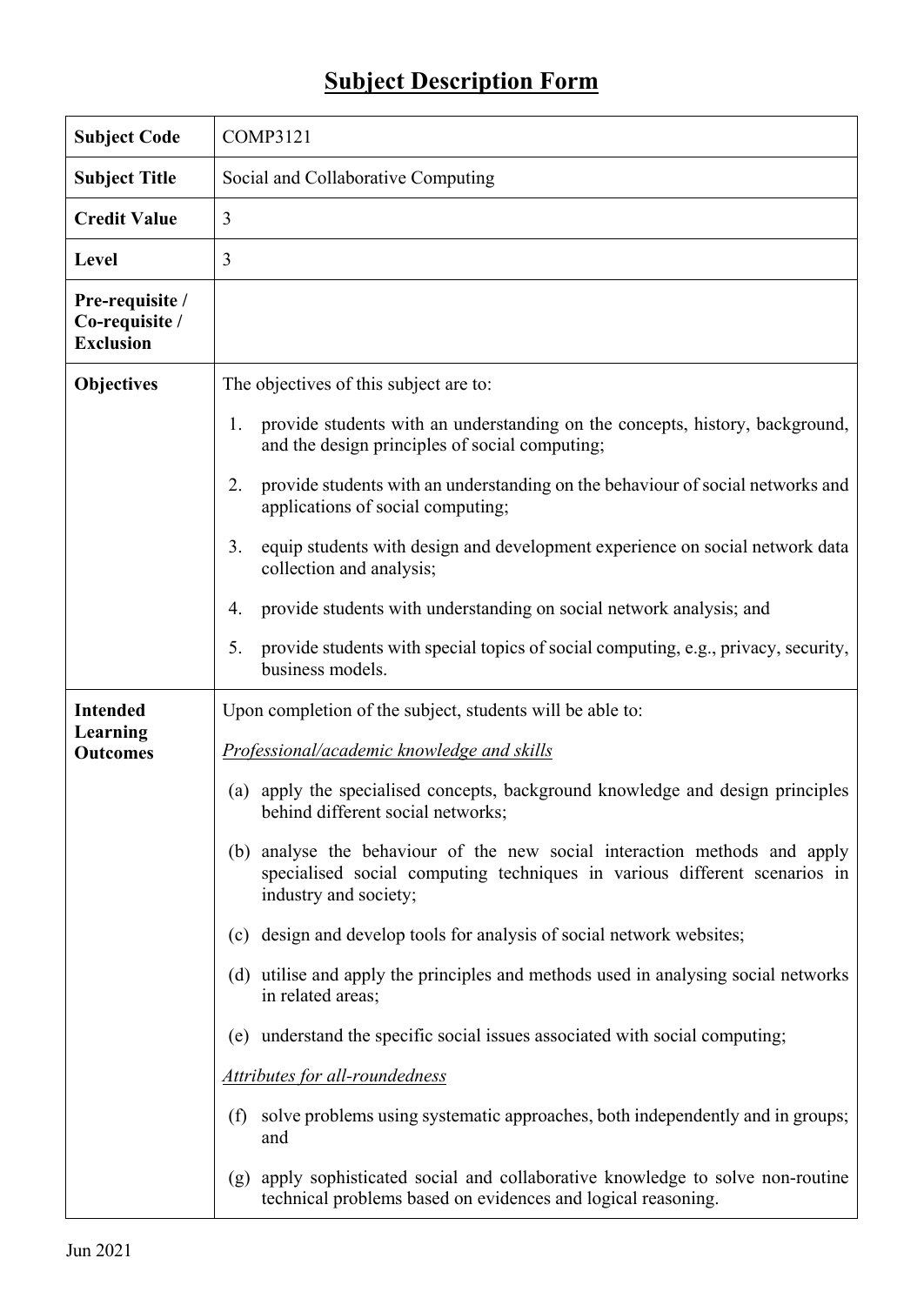| Subject<br>Synopsis/<br><b>Indicative</b><br><b>Syllabus</b> | <b>Topic</b>                                                                                                                                                                                                                                                                                                                                                                                                                                                                                                                 |  |  |  |  |
|--------------------------------------------------------------|------------------------------------------------------------------------------------------------------------------------------------------------------------------------------------------------------------------------------------------------------------------------------------------------------------------------------------------------------------------------------------------------------------------------------------------------------------------------------------------------------------------------------|--|--|--|--|
|                                                              | <b>Introduction to Social Computing</b><br>1.                                                                                                                                                                                                                                                                                                                                                                                                                                                                                |  |  |  |  |
|                                                              | History, concepts, importance and definitions.                                                                                                                                                                                                                                                                                                                                                                                                                                                                               |  |  |  |  |
|                                                              | <b>Technology of Social Computing</b><br>2.                                                                                                                                                                                                                                                                                                                                                                                                                                                                                  |  |  |  |  |
|                                                              | Blogging, collaborative filtering, Internet search, social media and networking,<br>Wikipedia and wikis. The background of the Internet. Web 2.0.                                                                                                                                                                                                                                                                                                                                                                            |  |  |  |  |
|                                                              | <b>Behaviour of Social Computing</b><br>3.                                                                                                                                                                                                                                                                                                                                                                                                                                                                                   |  |  |  |  |
|                                                              | Motivations and Social psychology. Online credibility. Social impacts. Social<br>roles in online environments. Design and organisation of online social<br>websites.                                                                                                                                                                                                                                                                                                                                                         |  |  |  |  |
|                                                              | <b>Culture of Social Networks</b><br>4.                                                                                                                                                                                                                                                                                                                                                                                                                                                                                      |  |  |  |  |
|                                                              | Authoring. Globalisation. Social Presence. Virtual communities.                                                                                                                                                                                                                                                                                                                                                                                                                                                              |  |  |  |  |
|                                                              | <b>Policies of Social Networks</b><br>5.                                                                                                                                                                                                                                                                                                                                                                                                                                                                                     |  |  |  |  |
|                                                              | Privacy. Intellectual property. Business models.                                                                                                                                                                                                                                                                                                                                                                                                                                                                             |  |  |  |  |
|                                                              | <b>Applications of Social Networks</b><br>6.                                                                                                                                                                                                                                                                                                                                                                                                                                                                                 |  |  |  |  |
|                                                              | Social network marketing. Data trending.                                                                                                                                                                                                                                                                                                                                                                                                                                                                                     |  |  |  |  |
|                                                              | <b>Modeling of Social Networks</b><br>7.                                                                                                                                                                                                                                                                                                                                                                                                                                                                                     |  |  |  |  |
|                                                              | Social attributes of nodes and networks. Online social network modeling and<br>data collection.                                                                                                                                                                                                                                                                                                                                                                                                                              |  |  |  |  |
| Teaching/<br>Learning<br><b>Methodology</b>                  | During the lectures, students will come across the concepts, methods, and associated<br>issues of social computing. Tutorials in labs will be used to allow students to work<br>on small individual problems which will give them the prerequisite knowledge for<br>the comprehensive problems. Videos such as seminars given by chief architects of<br>social networks (e.g. Facebook) will be used to allow students to have a better<br>understanding of the history and architecture choices behind the social networks. |  |  |  |  |
|                                                              | Assessments will consist of assignments and projects. Assignments may be written<br>reports, oral presentations, or programming assignments, which will be designed to<br>give students hands-on experience with social computing issues. There will be<br>midterm and final exams to evaluate comprehensively the concepts absorbed by the<br>students.                                                                                                                                                                     |  |  |  |  |